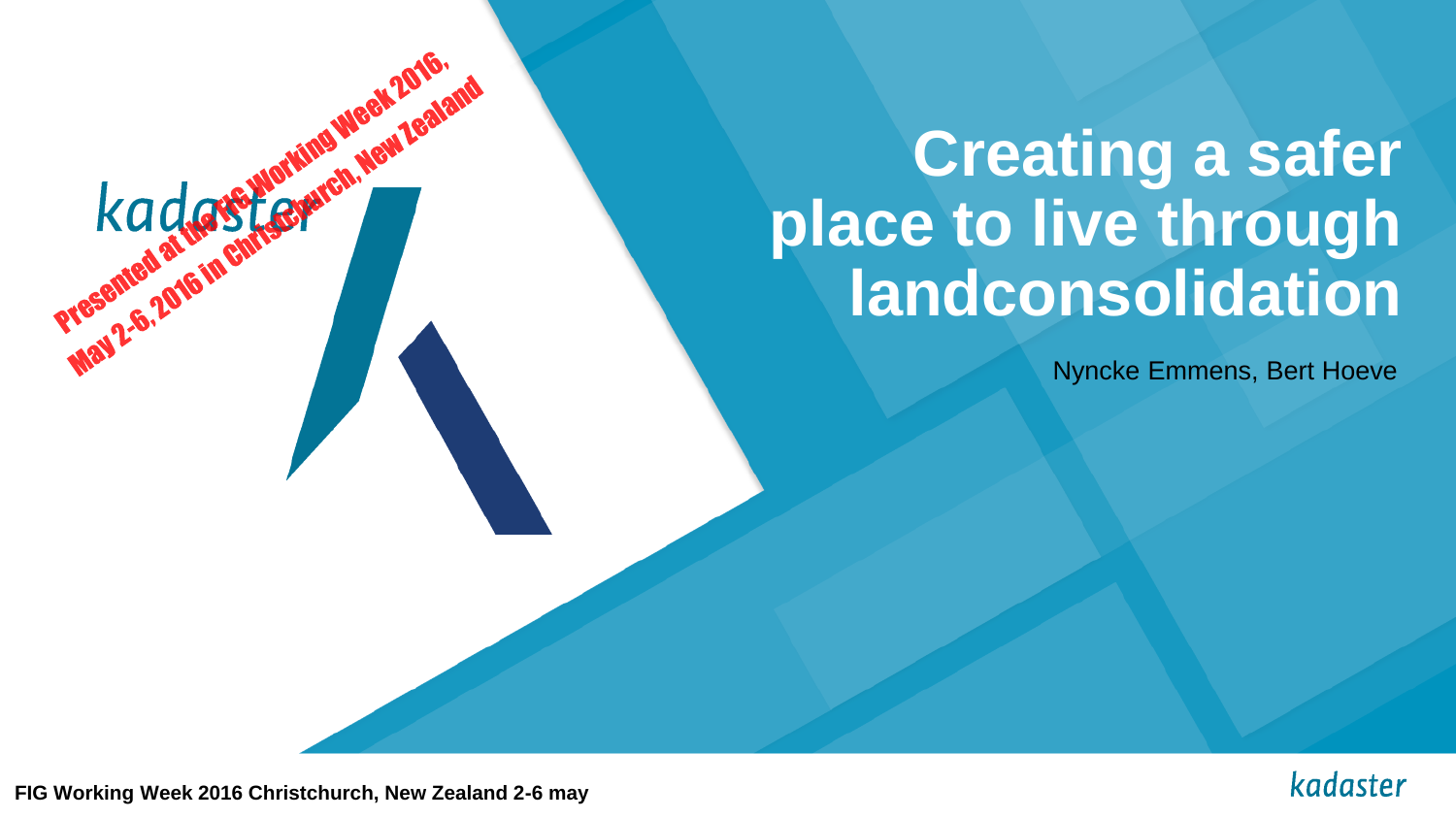# **Overview Presentation**

- Introducing the 4 land policy strategies in The Netherlands
- Choosing a strategy Spatial policy aims and context determine approach
- A challenge for the future, The Netherlands and realization of water retention area's
- A practical example, the case study of project Peize
- Conclusions and discussion, lessons learned from project Peize

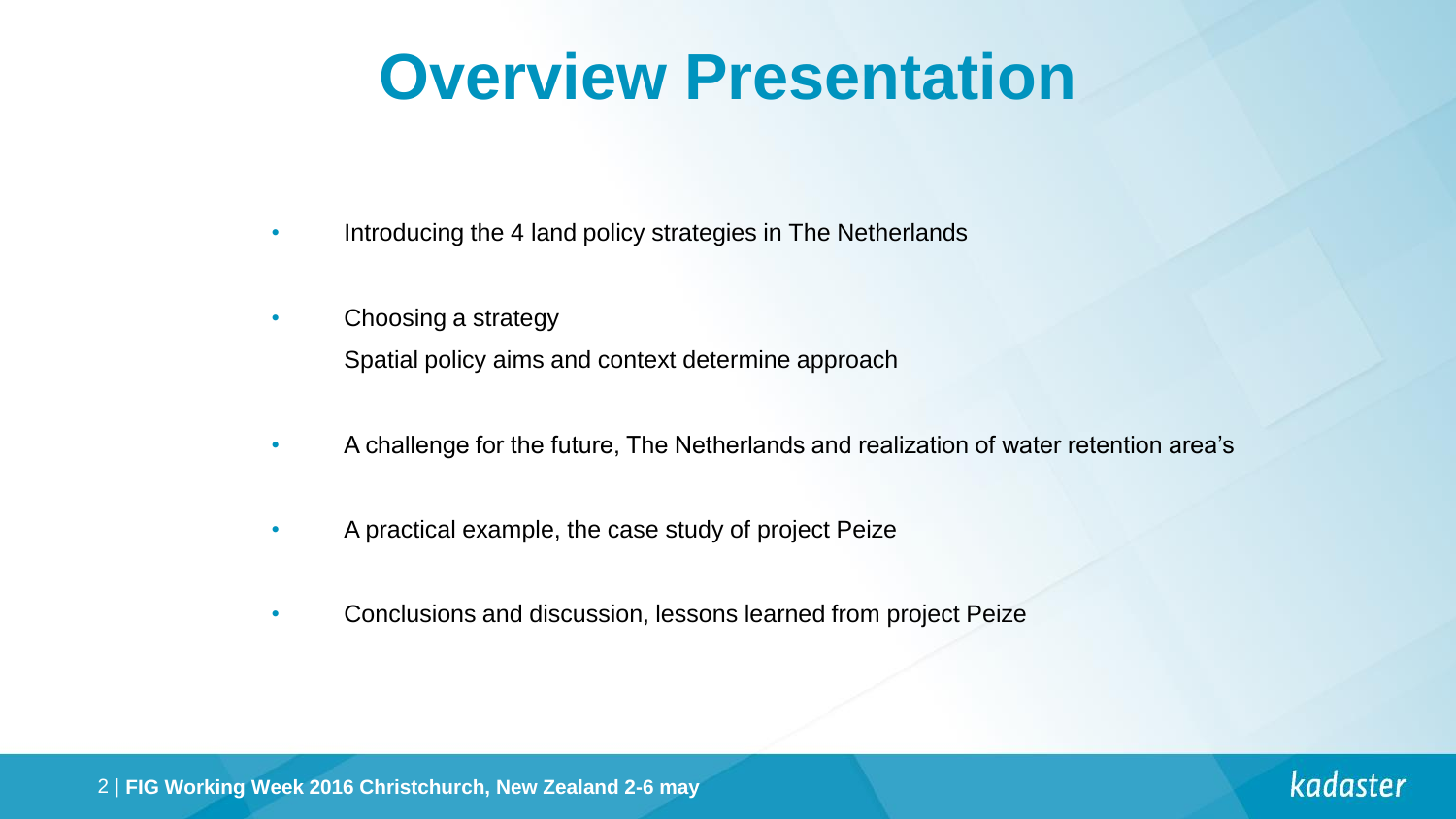# **Different strategies**

Roughly there are 4 policy strategies to acquire land to realize location bound aims. Different law and different ways of (formal) execution apply on these strategies.

Resulting in smaller or bigger impact on citizens, government, relations, locations etc.

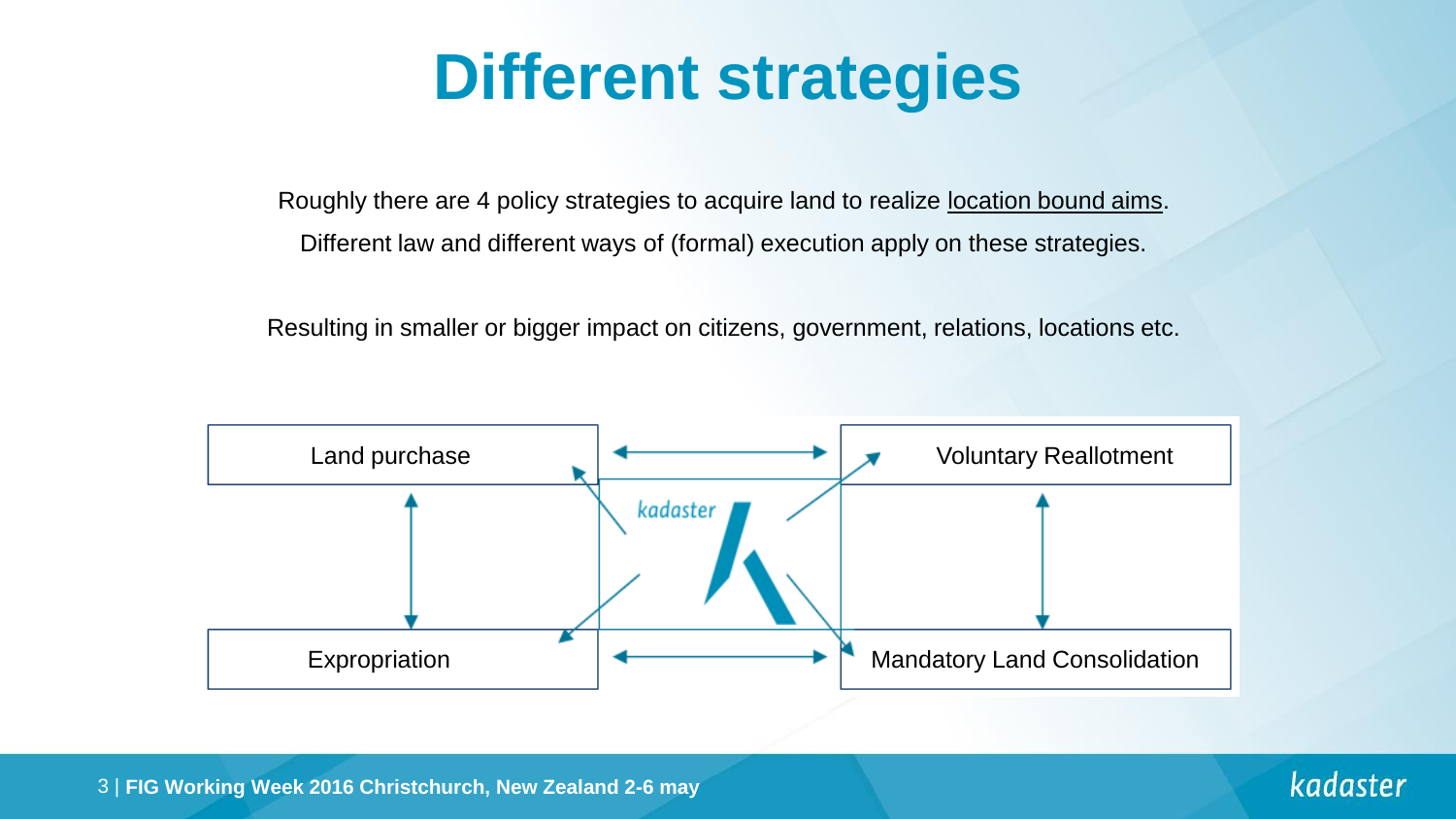### **Choosing a strategy for realization of location bound aims**

Recently the effects of each strategy were explored and evaluated in terms of their efficiency, effectiveness, transparency and democracy.

|                           | Effective- | Efficiency |        | Transpa- | Democracy |
|---------------------------|------------|------------|--------|----------|-----------|
|                           | ness       | Outcome    | Effort | rency    |           |
| Land purchase             |            |            |        |          |           |
| Formal land consolidation |            |            |        |          |           |
| Voluntary reallotment     |            |            | +1     |          |           |
| Expropriation             |            |            |        |          |           |

#### Table 1 Results of strategies for each indicator

*Land policy strategies – different approaches examined by Marije LOUWSMA and Sanne HOLTSLAG-BROEKHOF, the Netherlands*

The preferred outcome of these indicators, combined with the context of

Where, Who, What, How much etc.

Helps spatial planners choosing their strategy on how to realize location bound aims.

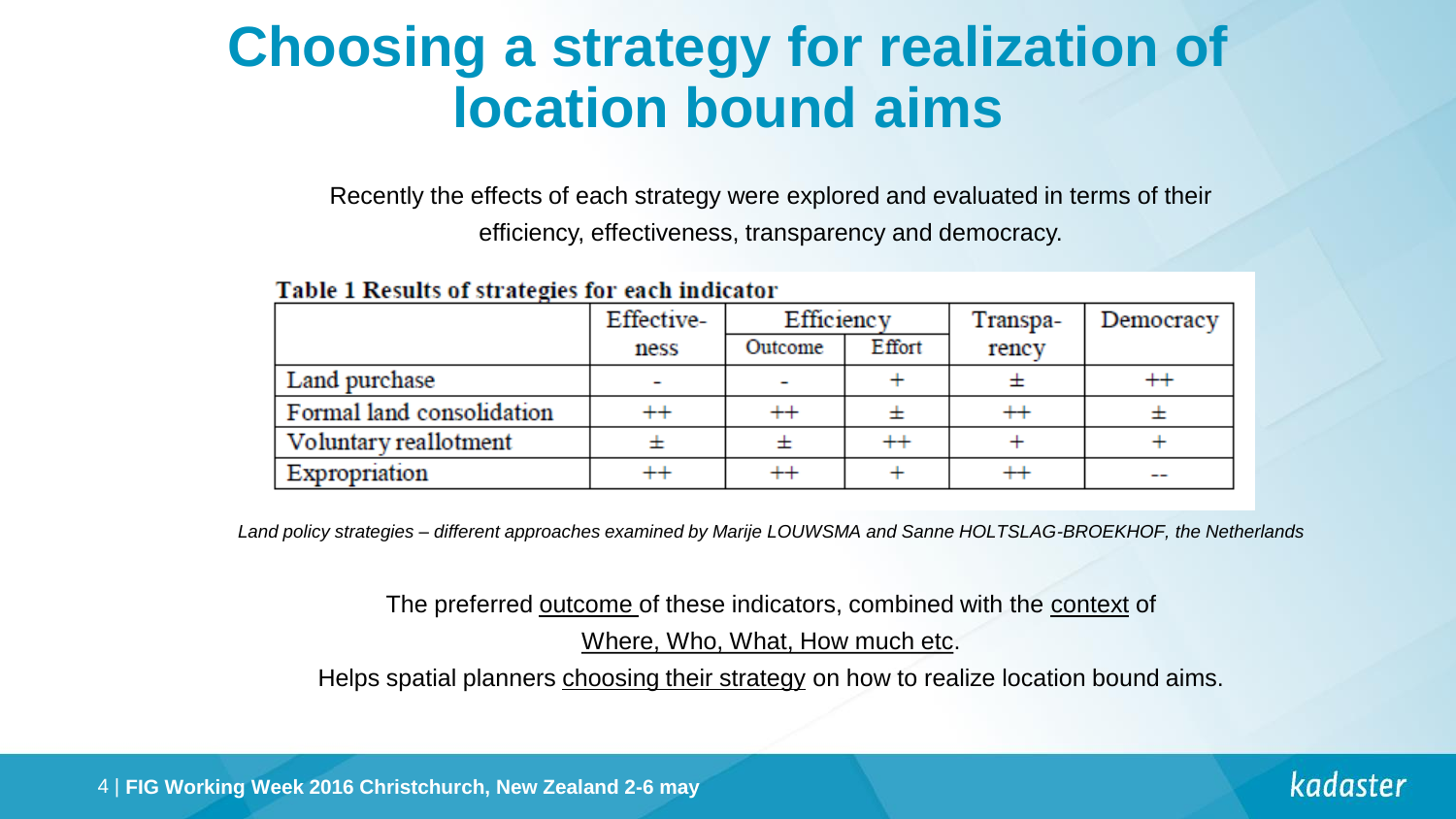## **A challenge for the future, space for water**



At present time the Netherlands is still the most vulnerable country in Europe to a natural disaster.

> "Climate change is having considerable consequences in this vulnerable delta: higher storm surges at sea, an increased volume of water passing through rivers, more frequent downpours, heat and drought. We need stronger dykes and wider rivers, and more options for retaining rainwater in those places where it falls.

This will cost a great deal of money and **require plenty of space**"

(*Ministry of Infrastructure and the Environment, 2015*).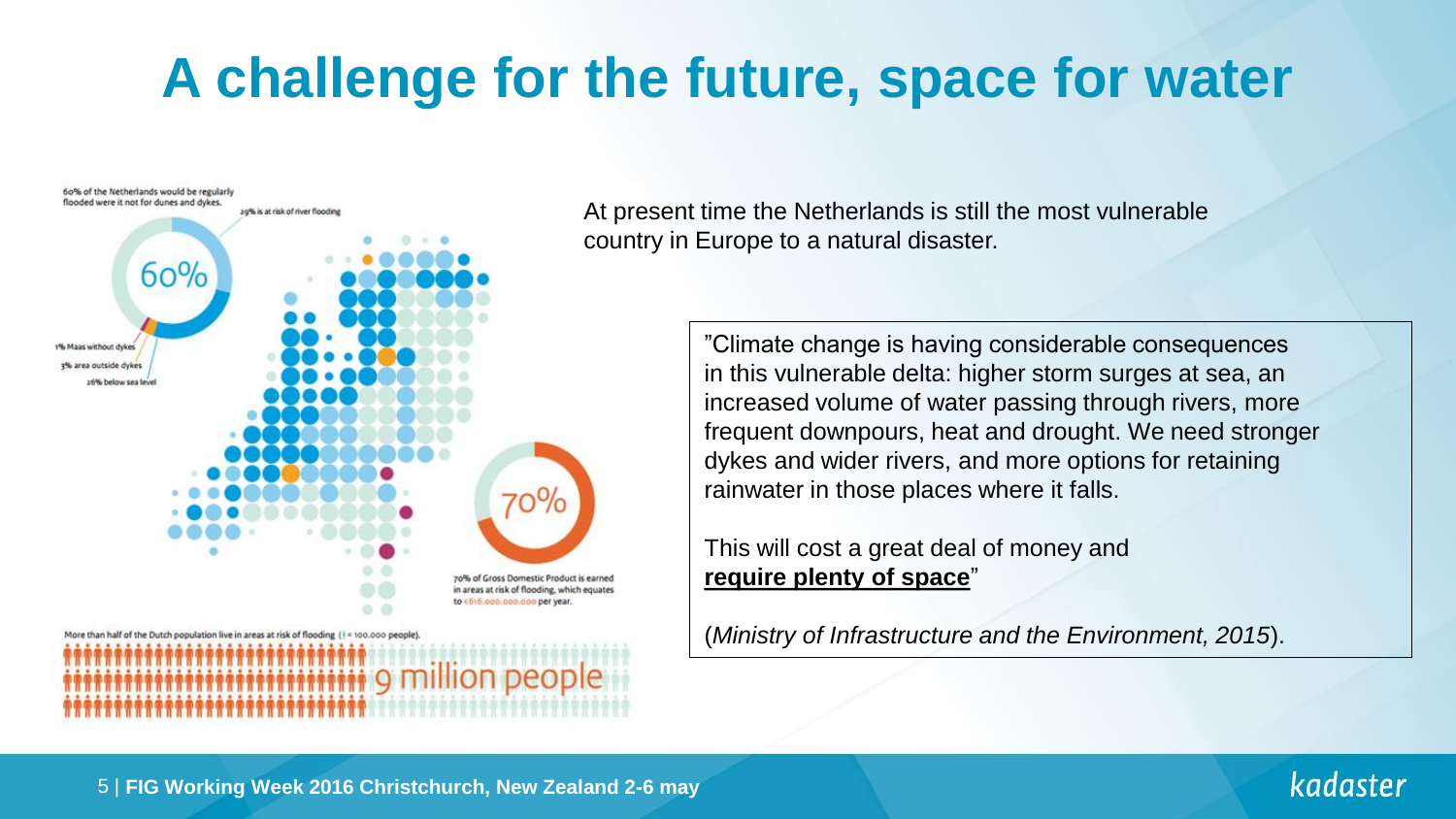### **A challenge for the future, realization of water retention**



The task ahead of realizing (new) water retention areas is considerable. The realization of water retention area's have a major impact on the existing use of space.

Ownership has to be re-divided and land use reassigned.



6 | **FIG Working Week 2016 Christchurch, New Zealand 2-6 may**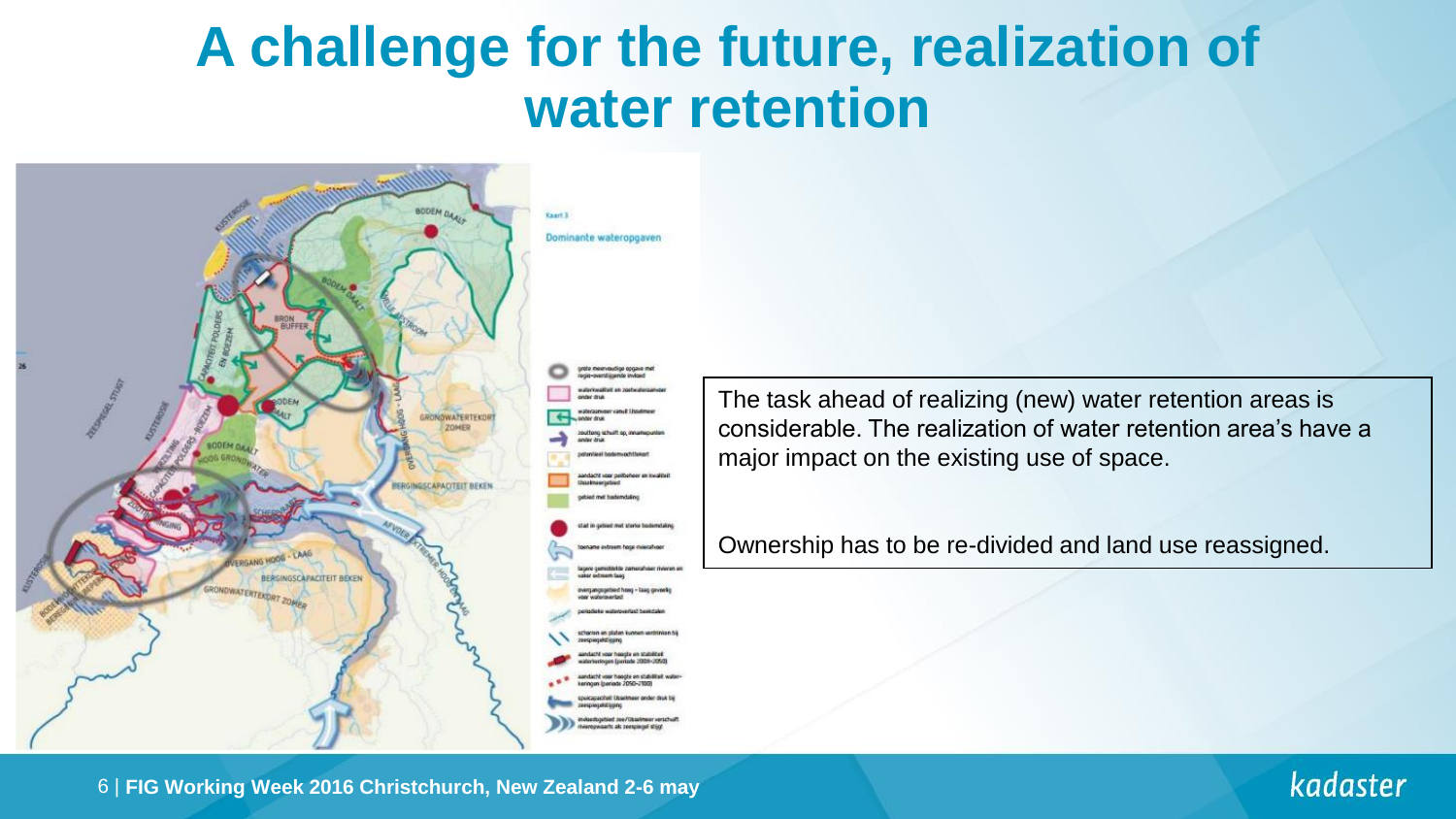## **Realization of water retention area's**

#### A complex playing field



• Natural floodplains are nowadays being used intensively for functions like housing and agriculture

• Owners do not always recognize the importance of taking measures against flooding. There is little awareness of this risk, but they **do** demand dry feet and safety

• The government has to realize safety but also wants to invoke citizens to take responsibility of their own environment by stimulating co-creation en bottom-up initiatives

> The complex playing field however makes it very important to use the **right instrument at the right place at the right time.**

Land consolidation and voluntary reallotment are effective instruments but are not most favorable



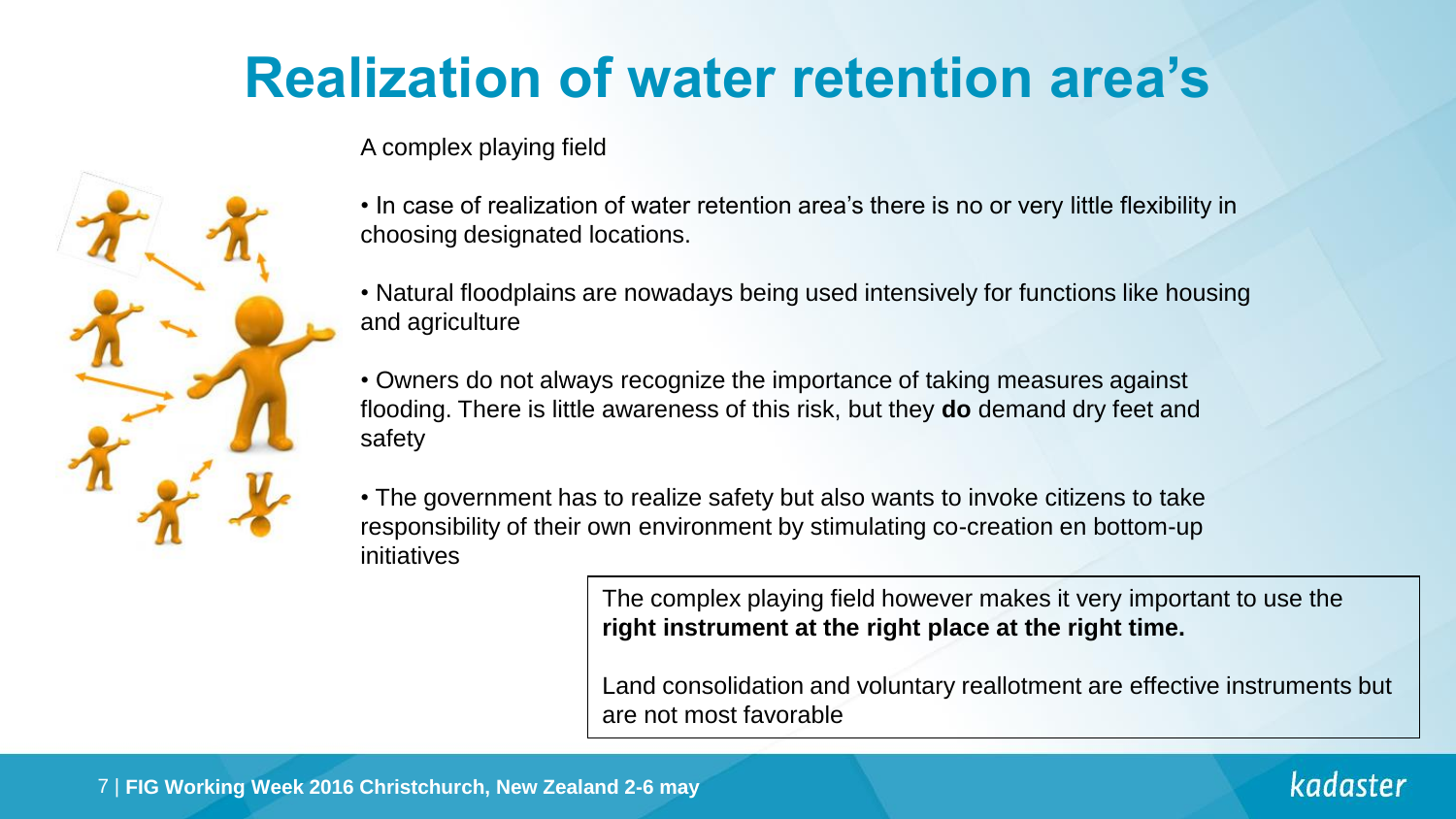### **A practical example: different strategies applied**

Every strategy has pro's and cons depending on the goals, the participants, and its timeframe. Land consolidation Peize is a project in the north of the Netherlands where all strategies, except expropriation, have been deployed



Project Peize Strategy: a **voluntary reallotment** combined with **strategic purchases** in the year 2000.

Goals in 2000: improving conditions for agriculture and realization of nature conservation area.

Initiative: LTO (Dutch Federation of Agriculture and Horticulture) and Natuurmonumenten (nature conservation organization).

CHOICHE for voluntary reallotment. The goal was set at **improving** conditions, not 100% realization **(indicator effectiveness)**. The province chose for voluntary land consolidation so that the execution could start immediate (**indicator efficiency/effort**)) and had the support **(indicator democracy)** of agrarians. Evaluation would take place after 1,5 years.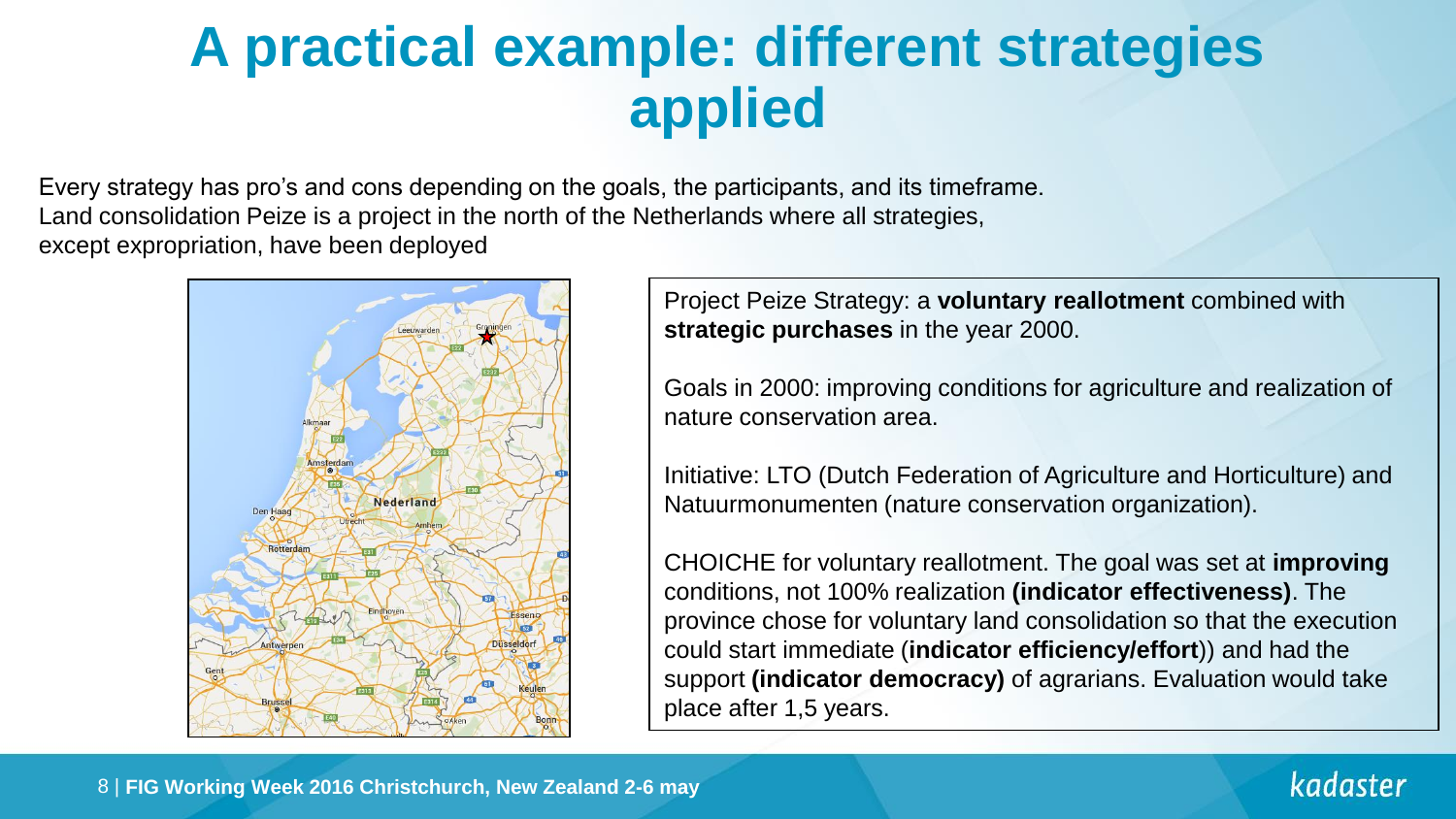## **A practical example: change of strategy**

**Result**: In 2003 the evaluation showed good results but not sufficient. There were strategic purchases and exchange of land by reallotment. But mostly amongst a group of cooperating farmers… The evaluation showed that a more planned method would realize goals, **including the conservation area**, faster and better.

Change of strategy **to be more effective** in also realizing nature

2003: change strategy from voluntary land consolidation to a mandatory *administrative* land consolidation (only reallotment, no redesign/landscaping).

Simultaneous with the execution and re-designing this project, a major incident in this region took place (1998). Heavy rainfall caused flooding in the northern provinces Drenthe and Groningen because the discharge capacity of rivers and canals was not sufficient.

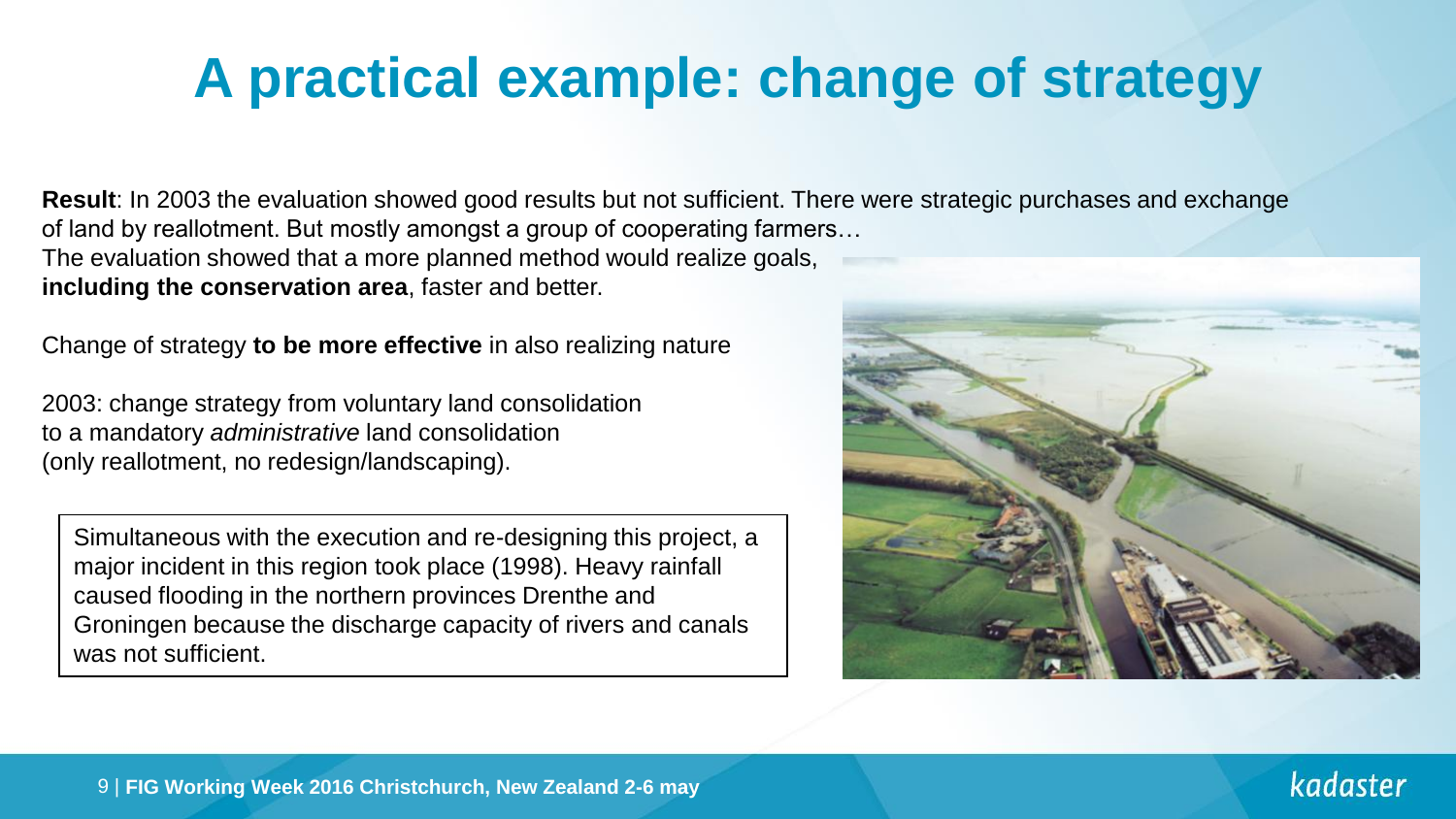## **A practical example: change of strategy**

Research done by the waterboards (after 1998) concluded that the best solution to this problem in this region was to create water retention areas which would intentionally and temporarily flood, when normal discharge methods were insufficient.

The water retention area would also be a nature conservation area.

Change of strategy to be **effective** in realizing waterretention area.

2004: Change strategy from a mandatory *administrative* land consolidation to a formal mandatory land consolidation (with redesign). The Province of Drenthe and the Waterboard Noorderzijlvest got a more prominent role in the execution (**less democratic**)

2008: The design and the realization plan for the area was definitive.

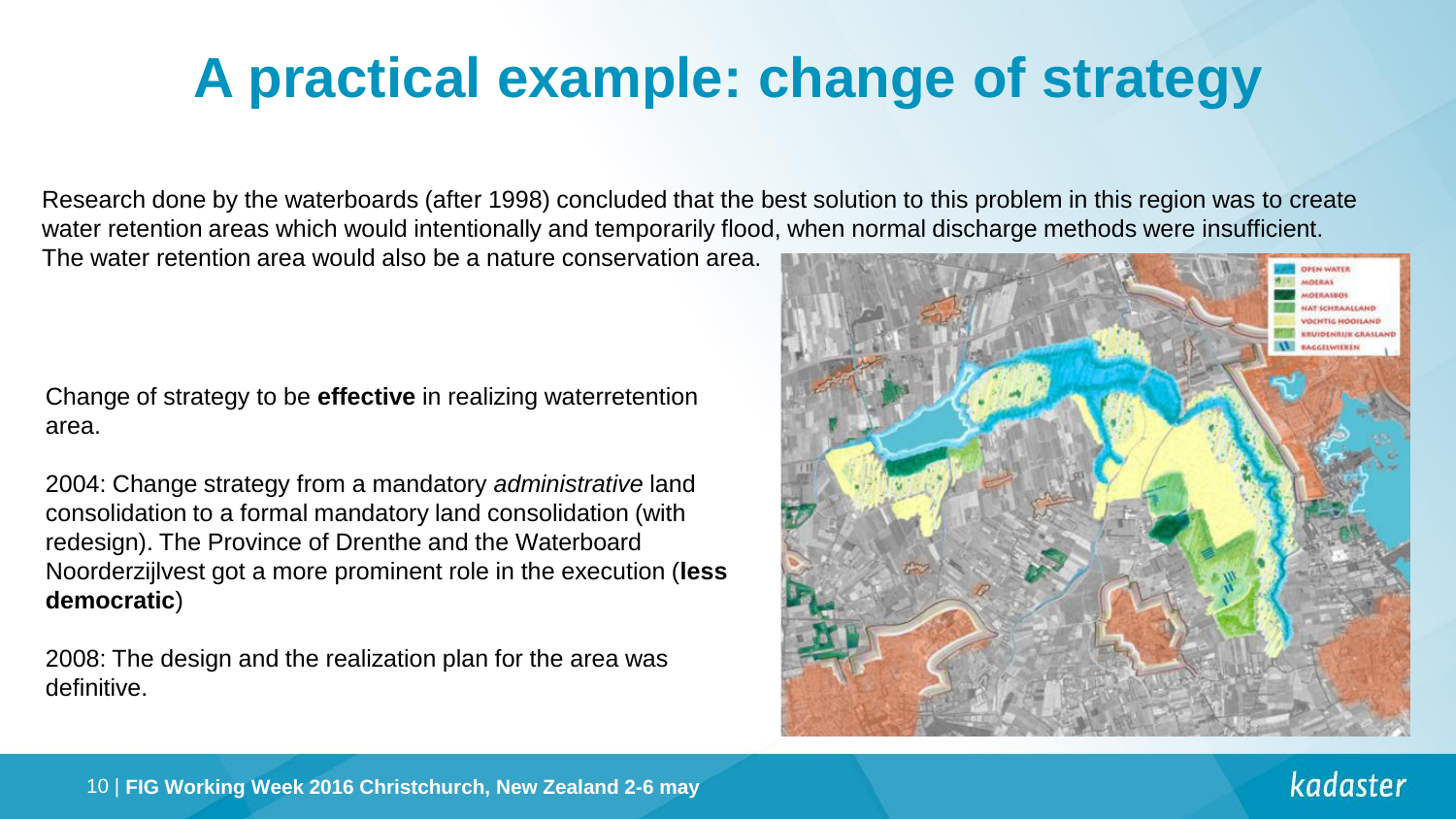### **Conclusions "Peize"**

- In different phases of this project there were different interest and goals to be considered which called for flexibility in approach.
- Voluntary land consolidation was mainly beneficial for the individuals who initiated the project. The realization of the nature conservation area got behind schedule.
- When the realization of a water retention was added to the goals, local government intervened and chose a different, more formal approach. The goal to be successful in realization of the retention area outweighed the goals of the initial initiators.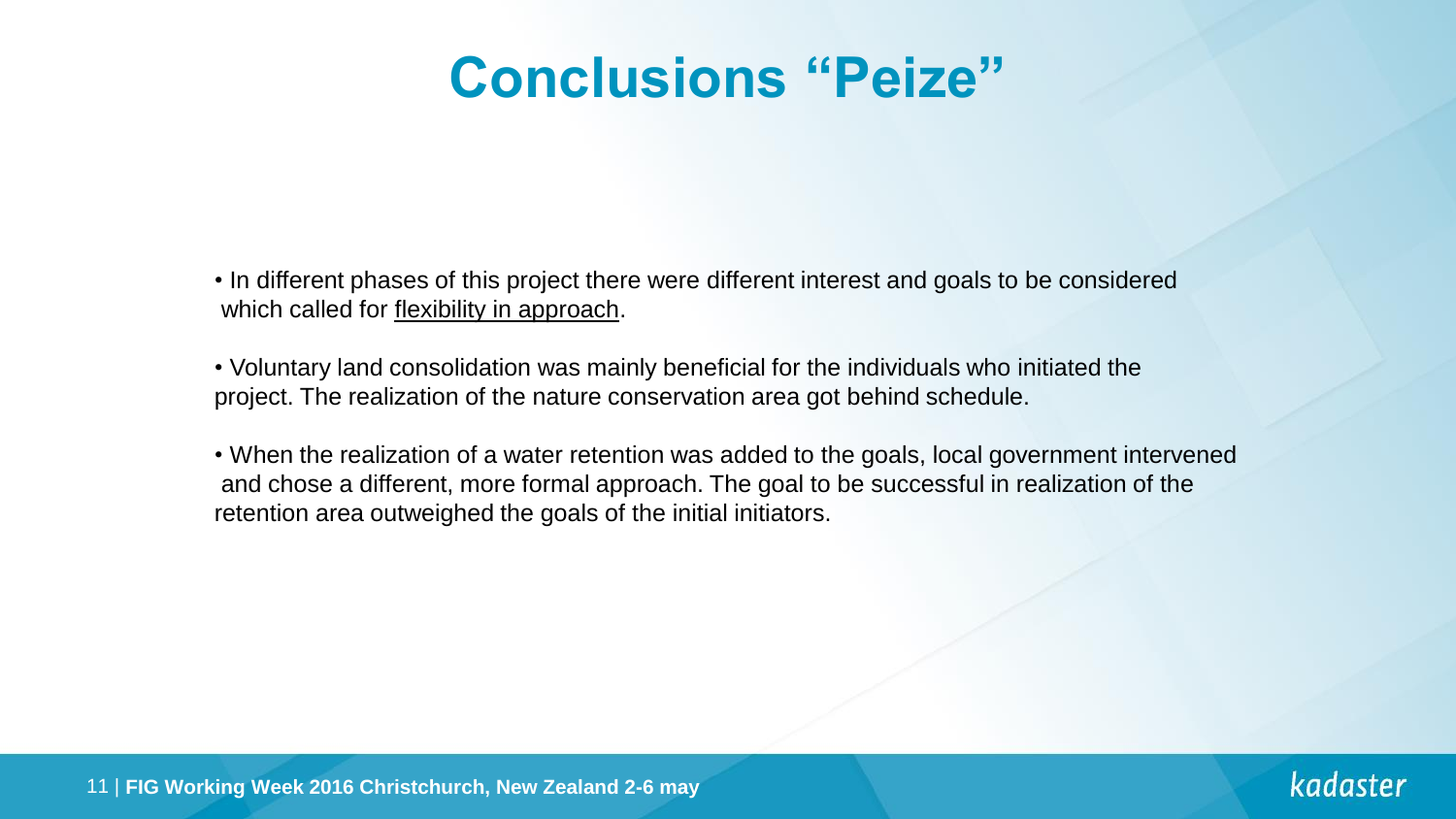# **Discussion**

• How does this case study relate to the recent development of governments active stimulation of participation, co-creation and bottom-up initiatives as mentioned earlier? This changing role of the government is also seen in the field of water management.

• How does the government guarantee dry feet when a voluntary approach may not be sufficient as individuals do not feel responsible for the common cause?

#### Lessons learned:

• As Kadaster we learned in different (comparable) cases that it is very well possible to incorporate elements of participation and co-creation, especially regarding the reallocation plan, into formal land consolidation.

• Overall it can be concluded that good research and advice ex ante about situational aspects helps public bodies to plan and decide on a good strategy.